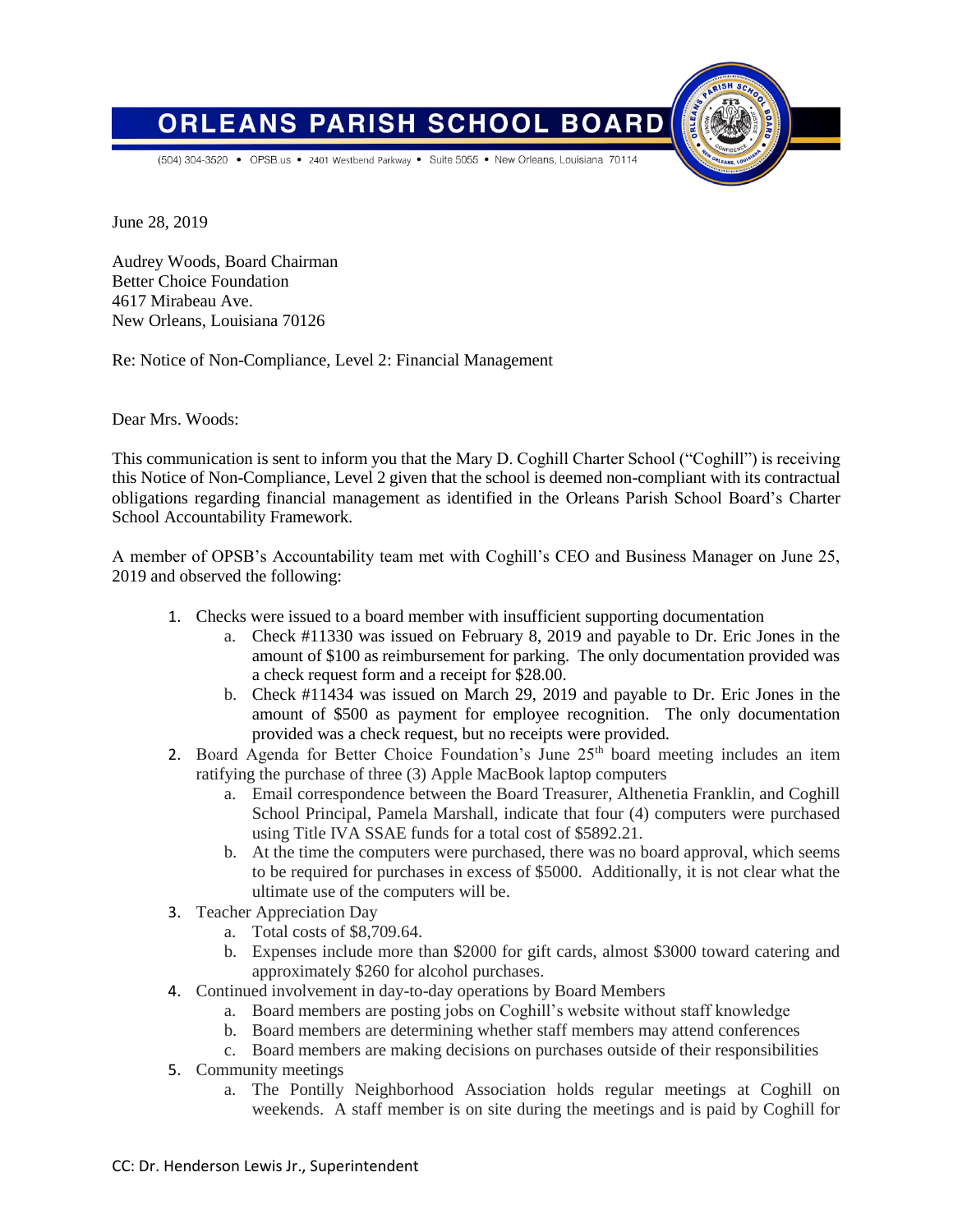

attending. The Better Choice Foundation board president is also the chair of this association.

On June 25, 2019, two OPSB Accountability team members observed the Better Choice Foundation charter board meeting and observed the following:

- 1. The charter board required budgets from federal funding also be approved by them.
- 2. The charter board agenda seeks approval for Board Treasurer to negotiate proposal costs and services for a CPA consultant for FY20.
- 3. The Board Treasurer stated the she sought insurance solicitations.

Based upon the observations outlined above, OPSB has determined the following:

- 1. Better Choice Foundation has failed to follow financial procedures regarding reimbursements. A person must submit supporting documentation for the amount of any reimbursement sought. By not providing sufficient documentation for the reimbursements to Dr. Jones, the two payments outlined above appear to be an improper receipt of a thing of economic value in violation of the Louisiana Code of Governmental Ethics. This Code precludes public officials (which a charter board member is a public official) from receiving a thing of economic value from its entity (which in this case would be the charter board). Similarly, the Louisiana Constitution also expressly prohibits unconstitutional donations. Failure to provide sufficient supporting documents for a reimbursement could convert said reimbursement to an unconstitutional donation in violation of the Louisiana Constitution.
- 2. Better Choice Foundation may be in violation of the laws governing expenditures of Title funds, which provide very explicit guidelines for how funds are to be expended. Additionally, records are not clear as to how many items were purchased and whether the full purchase was properly ratified by the board.
- 3. Better Choice Foundation violated OPSB Policy KF as it relates to alcohol consumption on school board property. Based upon receipts issued, alcohol (beer and wine) was purchased for Teacher Appreciation Day, which occurred on Friday, May 17, 2019. OPSB policy requires any request to serve alcohol be submitted in writing by the school principal to the charter school board. School Board policy also prohibits its employees from consuming alcohol during the school day, and Better Choice Foundation should have similar prohibitions.
- 4. Better Choice Foundation may be in violation of the Louisiana Constitution in that the costs association with Teacher Appreciation Day could constitute an unconstitutional donation, given the large expense that amounts to a gift to employees. These costs include, but are not limited to, the catering costs which total \$2902.33 and gift cards which total more than \$2000. It is not clear what the source of these funds were and what was the purpose of the gift card purchase (i.e. who were they purchased for).
- 5. The gift cards purchased for Teacher Appreciation Day could also be a violation of the Louisiana Code of Governmental Ethics. If the gift cards were purchased for teachers and staff, the gift cards could be seen as a gift or thing of economic value received by a public employee for their regular employment, meaning the gift would not have been received but for this person being a public employee (i.e. teacher at Coghill).
- 6. OPSB has previously cited Better Choice Foundation regarding its board members involvement in daily activities at the school. A charter board is tasked with governing a charter school, not running the school's daily operations. The board develops and maintains a balanced budget, but does oversee and direct individual or day to day purchases. The board hires the school leader or CEO, but does not hire all the school staff.